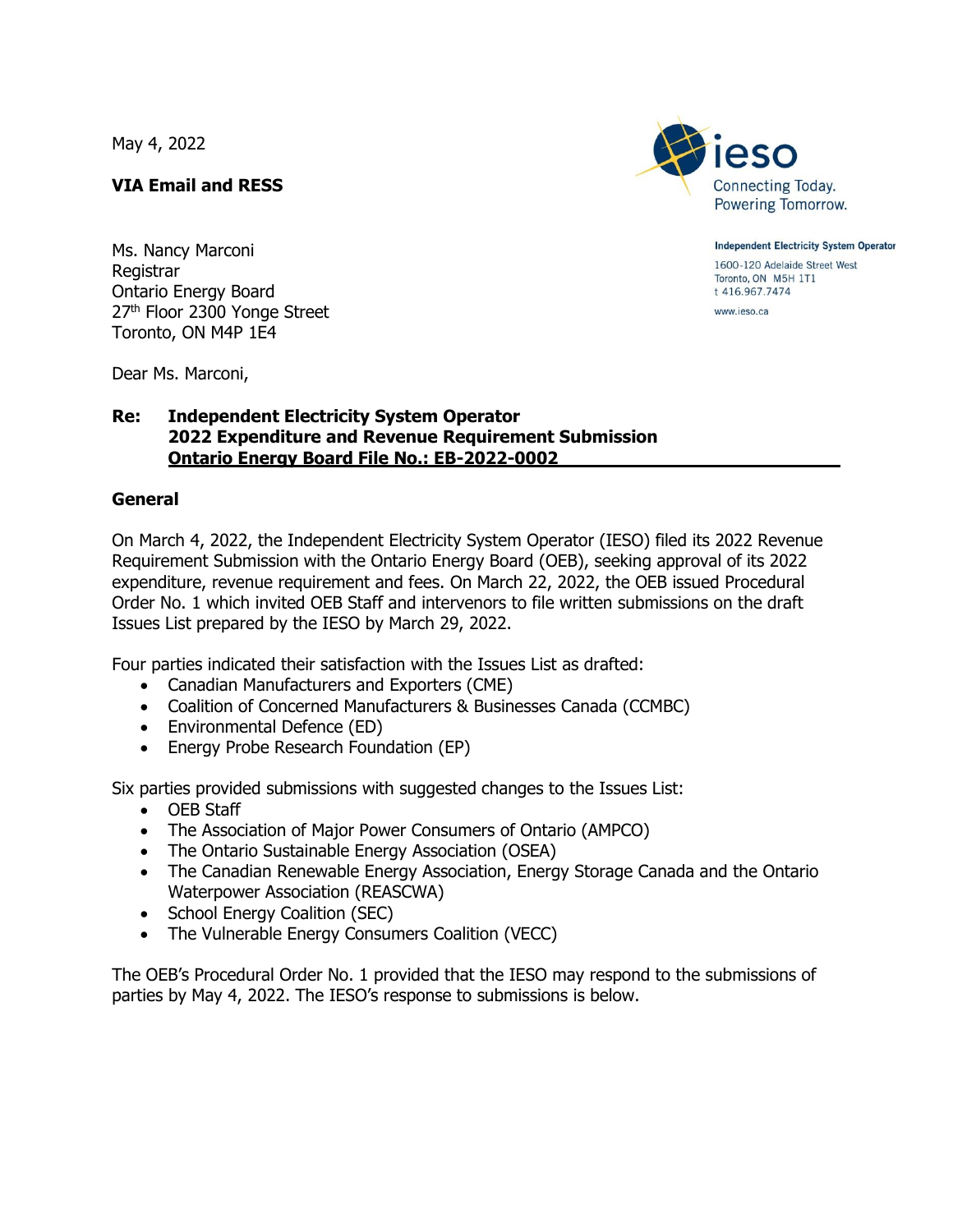### **OEB Staff Submission**

OEB Staff proposed to rename Issue 3.0 to, "Application and Reliable Integration Fee" and to add a new Issue 3.2 of, "Is the \$1,000 Application Fee for market participation appropriate?". VECC supported OEB Staff's Submission on this Issue.

The IESO does not oppose the renaming of Issue 3.0 and the addition of a new Issue 3.2 on the Application Fee.

The IESO notes that the IESO's 2022 Revenue Requirement Submission is not seeking to change or eliminate the previously approved Application Fee. Section 25(6) of the *Electricity* Act, 1998 (Act) stipulates that the IESO receive OEB approval before it establishes, eliminates or changes a fee. Unlike the Reliable Integration Fee for which the IESO is seeking OEB approval, the \$1,000 Application Fee was previously approved, and the Act does not require approval of an existing fee during each revenue requirement submission.

OEB Staff also proposed to replace Issue 5.1 with, "Has the IESO responded appropriately to all OEB directions from previous proceedings?". SEC and VECC supported OEB Staff's submission on this Issue.

The IESO opposes OEB Staff's submission given the unlimited scope it would provide to review any and all OEB directions from previous proceedings which the IESO submits is unreasonably broad and beyond the scope of the IESO's 2022 Revenue Requirement Submission. If the OEB considers the modification of Issue 5.1 it should limit the scope to include commitments made by the IESO in the last OEB-approved Settlement Agreement from EB-2020-0230. Expanding Issue 5.1 in the manner proposed by OEB Staff would be unreasonably burdensome by inviting interrogatories and discovery on commitments that have been previously made and addressed by the IESO.

The IESO submits that it would be reasonable to focus the Issue on those commitments made in the OEB-approved Settlement Agreement for EB-2020-0230 as these reflect the most recent commitments for which parties may have questions, and for which parties have not yet had an opportunity to examine through previous proceedings. The IESO therefore proposes to replace Issue 5.1 with, "Has the IESO responded appropriately to OEB directions included in the OEBapproved Settlement Agreement for EB-2020-0230?".

#### **AMPCO Submission**

AMPCO proposed to modify Issue 1.2 to remove the year "2022" from the Issue which currently reads, "Are the IESO's 2022 projected staffing levels and compensation (including salaries, benefits, pensions and other post-employment benefits) appropriate?". VECC supported AMPCO's Submission on this Issue

The IESO opposes the removal of the year 2022 from Issue 1.2. The IESO's 2022 Revenue Requirement Submission proceeding should be focused on the OM&A and capital expenditures for the year for which the IESO is seeking approval, in this case 2022. The IESO is not seeking OEB approval for expenditures in future years.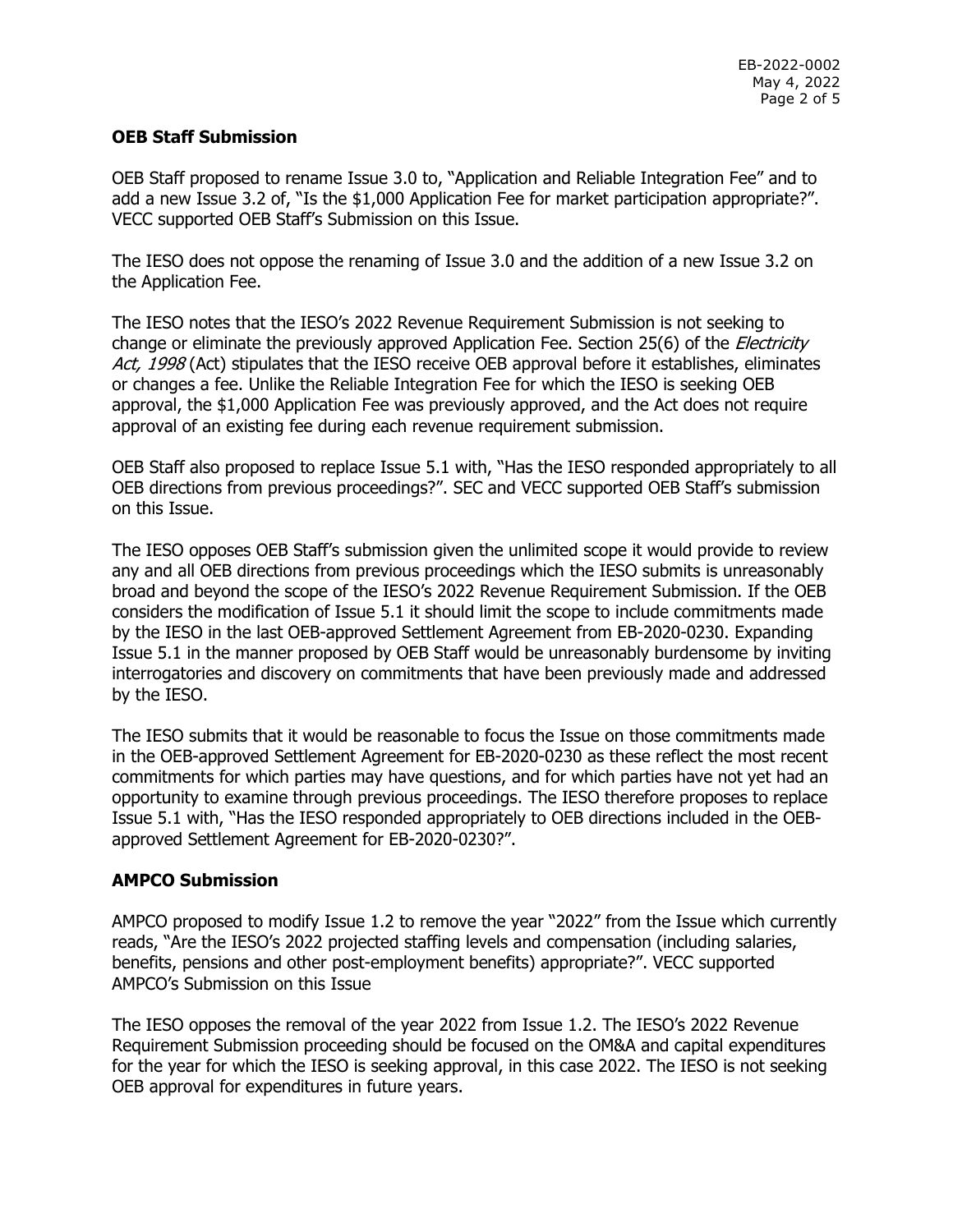Further, the Minister of Energy's February 3, 2022 letter approving the IESO's Business Plan and Budget speaks only to approval for 2022 (filed as Exhibit B-1-3 in the IESO's 2022 Revenue Requirement Submission).

AMPCO also proposed to include an additional Issue of, "Is the IESO's 2022 Regulatory Scorecard appropriate?". VECC supported AMPCO's Submission on this Issue

The IESO opposes the inclusion of an additional Issue regarding the 2022 Regulatory Scorecard. AMPCO has not explained how the proposed addition would improve upon the draft Issues List and enhance the review of the IESO's 2022 Revenue Requirement Submission more effectively than the currently drafted Issues. AMPCO has said that "the scorecard assists the OEB in its decision-making process when reviewing the IESO's proposed expenditure and revenue requirements". The IESO agrees with this statement, and the Regulatory Scorecard has been included in evidence (filed as Exhibit G-2-3 in the IESO's 2022 Revenue Requirement Submission) and is therefore available to the OEB to assist in decision-making. It is unclear why including AMPCO's proposed Issue would enhance the ability of the Regulatory Scorecard to assist the OEB in its decision-making.

Additionally, in the IESO's 2020 and 2021 Revenue Requirement Submission (EB-2020-0230) the OEB established Issue 5.2 as, "Are the IESO's proposed changes to the regulatory scorecard appropriate?". OEB Staff's submission on this proposed issue recognized that the IESO had suggested changes to certain measures in the Regulatory Scorecard and that an Issue to cover these changes would allow parties the opportunity to comment on the appropriateness of the changes. The IESO has requested no such changes to the measures in the Regulatory Scorecard in this proceeding and so submits that adding an Issue on the Regulatory Scorecard is unnecessary.

#### **OSEA Submission**

OSEA proposed the addition of a new Issue 1.4 of, "Is the IESO's 2022 operating budget of \$186.5 million for OM&A for Fiscal year 2022 appropriate?".

The IESO opposes the proposed addition of a new Issue 1.4 that would deal narrowly with the IESO's 2022 operating budget. The existing Issue 1.1 covers the entirety of the IESO's proposed revenue requirement of \$201.5 million for Fiscal Year 2022, which in turn includes OM&A expenditures, among other items. The IESO submits that Issue 1.1 allows for examination of OM&A expenditures and adding a new Issue is unnecessary.

## **REASCWA Submission**

REASCWA proposed to include an additional Issue 4.5 of, "Are the scope, timing, costs, and net benefits of the overall MRP project still appropriate given the IESO's forecast of significant increases in supply needs and the IESO's proposed procurement plans to secure needed supply resources?".

The IESO opposes the proposed addition of a new Issue 4.5. The IESO's revenue requirement submission is not a proceeding to consider the scope of market design under the Market Renewal Program (MRP). The MRP is in its implementation phase, and the IESO invites parties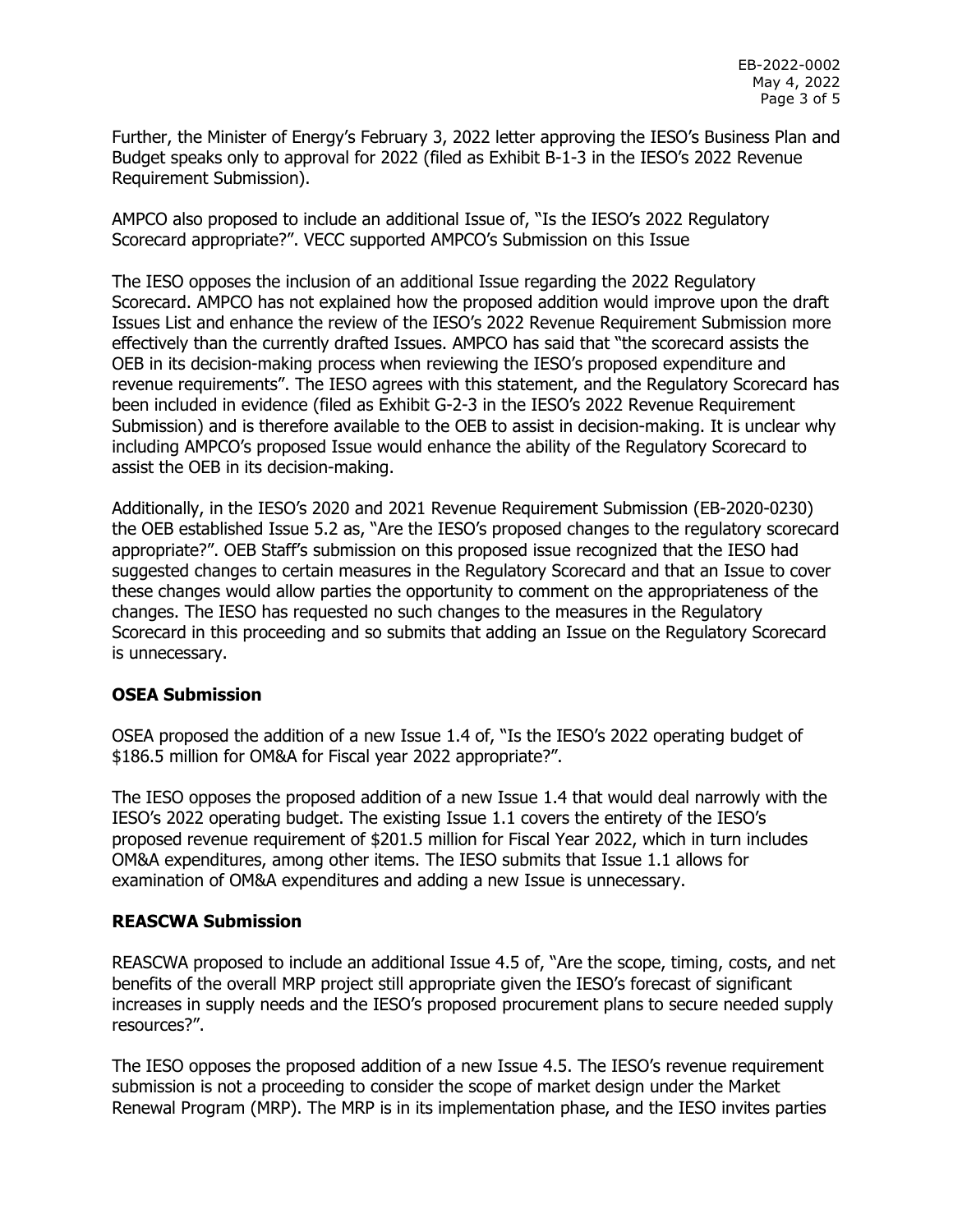to participate in this phase through the MRP implementation stakeholder engagement<sup>1</sup>. The IESO's 2022 Revenue Requirement is based on a Business Plan that has been reviewed and approved by the Minister of Energy and the review of the IESO's application should be focused on the IESO's OM&A and capital expenditures. To the extent that parties wish to examine OM&A or capital expenditures related to MRP, the IESO submits that the existing Issues 4.2 and 4.3 allow for examination of OM&A and capital expenditures and adding a new Issue is unnecessary.

REASCWA also proposed to include an additional Issue 6a of, "Is the IESO's OMA budget for supply resource procurements sufficient to address the expanded supply needs that have been identified by the IESO since the Business Plan was filed with the Minister of Energy?", and an additional issue of 6c of, "Given the expected need for new supply resource project development and investment, is the IESO's OMA allocation to support System Impact Assessments and other requirements for supply resources to connect to the grid sufficient?".

The IESO opposes the proposed addition of new Issues 6a and 6c that would deal narrowly with the IESO's 2022 OM&A expenditures for resource procurements, System Impact Assessments and other work undertaken when connecting resources to the grid. The existing Issue 1.1 allows for examination of the IESO's proposed revenue requirement of \$201.5 million for Fiscal Year 2022, which in turn includes OM&A expenditures. The IESO submits that proposed Issues do not improve upon the draft Issues List and to the extent the above noted activities are material and relevant to the matters in this proceeding, they can be reviewed within the context of the existing wording of Issue 1.1.

REASCWA also proposed to include an additional Issue 6b of, "Given the increasing supply gap and the ability of energy storage, hybrid energy resources, renewable energy resources, and distributed energy resources to help meet supply needs, is the budget allocated to applicable IESO initiatives sufficient to accelerate the implementation of these resources?".

The IESO opposes the proposed addition of a new Issue 6b. The IESO's revenue requirement submission is not a proceeding to consider the implementation or procurement of particular supply resources. The IESO's 2022 Revenue Requirement Submission is based on a Business Plan that has been reviewed and approved by the Minister of Energy and the review of the IESO's application should be focused on the IESO's OM&A and capital expenditures.

To the extent that parties wish to examine OM&A or capital expenditures for planned initiatives, the IESO submits that the existing Issues 1.1 and 1.3 allow for examination of OM&A and capital expenditures and adding a new Issue would be redundant.

ł

<sup>1</sup> [https://www.ieso.ca/en/Market-Renewal/Stakeholder-Engagements/Implementation-](https://www.ieso.ca/en/Market-Renewal/Stakeholder-Engagements/Implementation-Engagement-Market-Rules-and-Market-Manuals)[Engagement-Market-Rules-and-Market-Manuals](https://www.ieso.ca/en/Market-Renewal/Stakeholder-Engagements/Implementation-Engagement-Market-Rules-and-Market-Manuals)